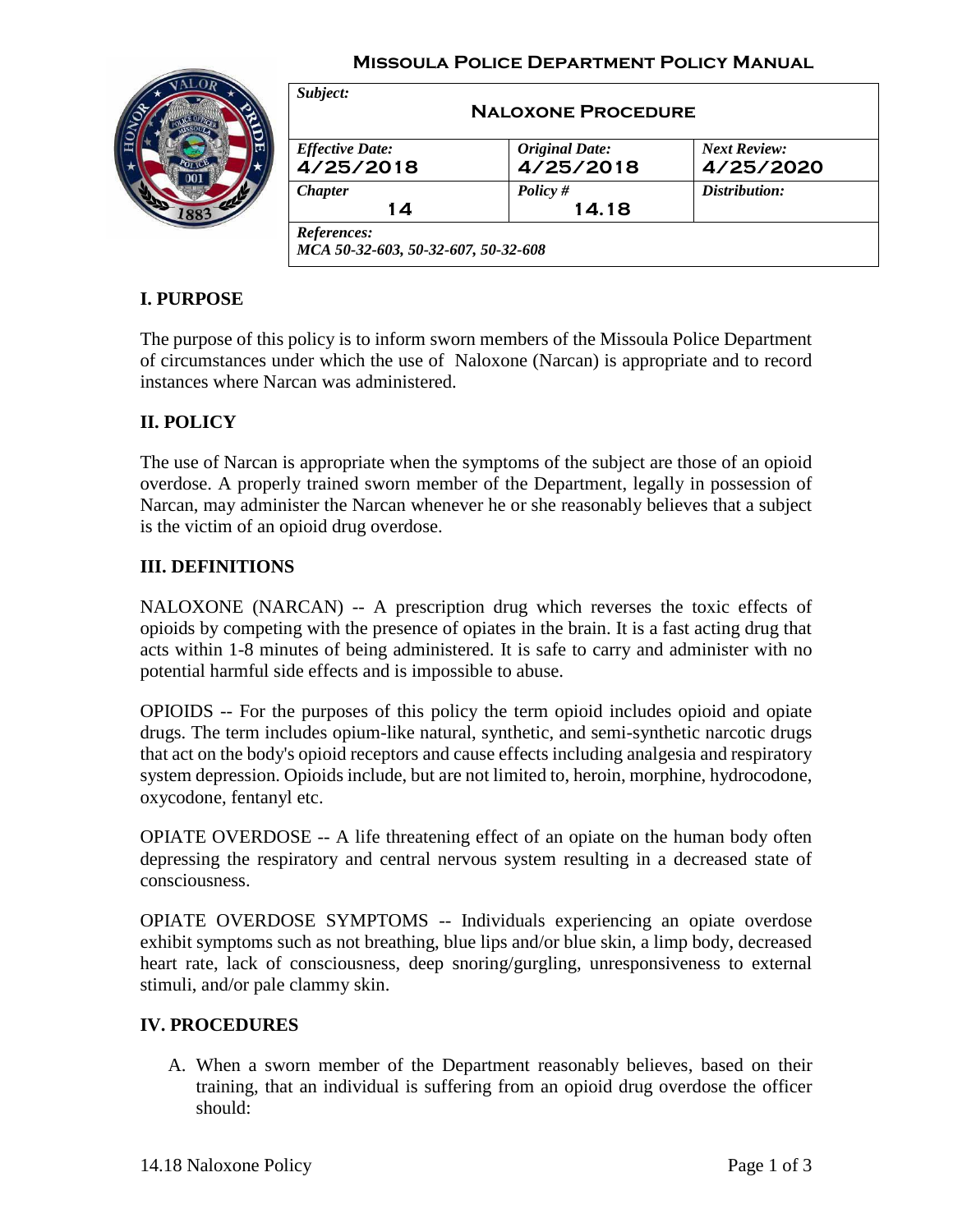- 1. Request the response of Emergency Medical Service (EMS).
- 2. Determine the subject's level of conscious through verbal and physical stimuli. If the subject is unconscious, use measures such as shaking the subject or limited use of pain stimuli in order bring the subject to consciousness.
- 3. Check for signs of an opioid overdose:
	- a. Will not wake up or respond to your voice, touch or pain stimuli.
	- b. Breathing is slow or shallow
	- c. Constricted pupils
	- d. Blue lips
- 4. Ensure universal precautions, per MPD Policy 14.12 Blood Borne Pathogens, are taken to prevent exposure to potential blood-borne pathogens utilizing appropriate PPE.
- 5. Administer Narcan pursuant to training received.
	- a. Specific procedures based on type of device available.
- 6. Place subject into rescue position and monitor condition
- 7. If the subject has not responded within three to five minutes after administering the first dose, administer additional doses as appropriate per training.
- 8. Inform responding EMS of the circumstances in which the subject was found that led to the belief that subject is suffering from an opioid drug overdose and number of doses administered (i.e., physical signs, statements by witnesses, etc.).
- B. Reporting
	- 1. Notify a supervisor any time Naloxone is administered and complete a report that includes.
		- i. Type of location (house, apartment, business, etc.).
		- ii. Type of controlled substances the subject was suspected of using, including name of prescription drugs, if known.
		- iii. Condition of subject (i.e., if subject was conscious and breathing before administration of Narcan).
		- iv. If CPR was administered.
		- v. If subject survived.
		- vi. Number of doses of Narcan administered.
- C. Narcan Replacement
	- 1. Notify the Professional Standards Lieutenant when a replacement kit is needed including the officers' chain of command in the email.
	- 2. If a Narcan device is damaged, lost or stolen, a Case Report must be completed detailing circumstances.
- D. Safety Considerations
	- 1. Narcan is generally effective within five to ten minutes of administration. If an individual was suffering from an opioid drug overdose, Narcan may cause that person to regain consciousness and resume normal breathing.
	- 2. Officers are reminded to use proper tactics when administering this drug.
		- i. Subjects who are revived from an opioid overdose may regain consciousness in an agitated and combative state and may exhibit symptoms associated with withdrawal.